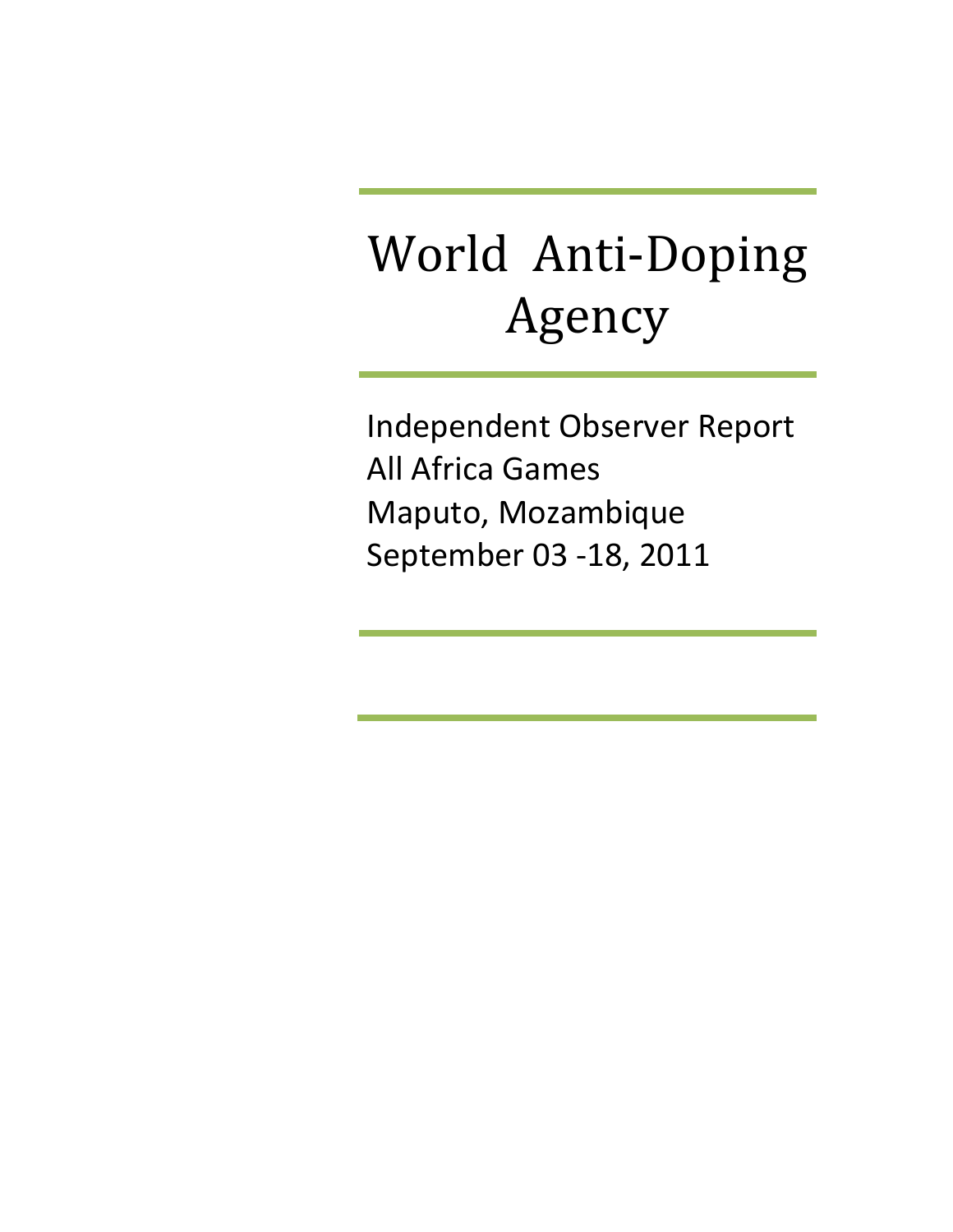#### **1. INTRODUCTION**

#### 1.1 Intro of IO mission

The objective of the World Anti‐Doping Agency's (WADA) independent observer program is to provide an unbiased and professional monitoring of the anti‐doping programs at the major events in an effort to ensure that all areas of the doping control and results management processes are in line with the essence and spirit of the World Ant‐Doping Code and are according to the international anti-doping standards. This is achieved through random observations, neutral and unbiased assessments and timely recommendations to the relevant stakeholders where necessary.

The mission is also guided by the parameters established by the anti-doping rules adopted by the event's governing body for the execution of doping control at the particular games.

The mandate for the 10th All Africa Games were established by an agreement between WADA and the Organising Committee of the 10th All Africa Games (COJA). It authorized the Independent Observer (IO) team to monitor all aspects of the doping control and results management processes including:

- **Test Distribution Planning**
- Selection of Competitors
- Notification for Doping Control
- **F** Therapeutic Use Exemption Procedures
- **Sample Collection Procedures**
- **Transport and Chain of Custody of Samples**
- Sample Analysis at the Laboratory
- Result Management Process including all Hearings

The WADA IO Team at the Maputo 2011 All‐Africa Games consisted of the following members.

Dr. Hans Cooman, Coordinator, Doping Controls Flanders (Belgium), Chair

Garfield Ellis, Director of Communication and Education, Jamaica Anti‐Doping Commission (Jamaica)

Ying Cui, Manager, Standards and Harmonization, WADA (China/Canada), Team Manager

The Mission was a shortened one; covering one of the two weeks of competitions. It ran from September 1 through September 11, 2011. As a result the IO team committed itself to covering as many controls as possible and also to providing feedback and recommendations quickly and efficiently in order to have the maximum impact on the standards of the doping control activities.

The operations consisted of:

- Observation of all doping control activities, including chaperone and DCO briefings; doping control sessions; and disciplinary hearings.
- Daily IO team meetings to discuss the activities of the previous day and to tender a formal report to the chair.
- Daily meetings between the IO Chair, the COJA Anti-Doping Commission(COJA ADC) and the Supreme Council for Sport in Africa Medical Commission (SCSA MC) to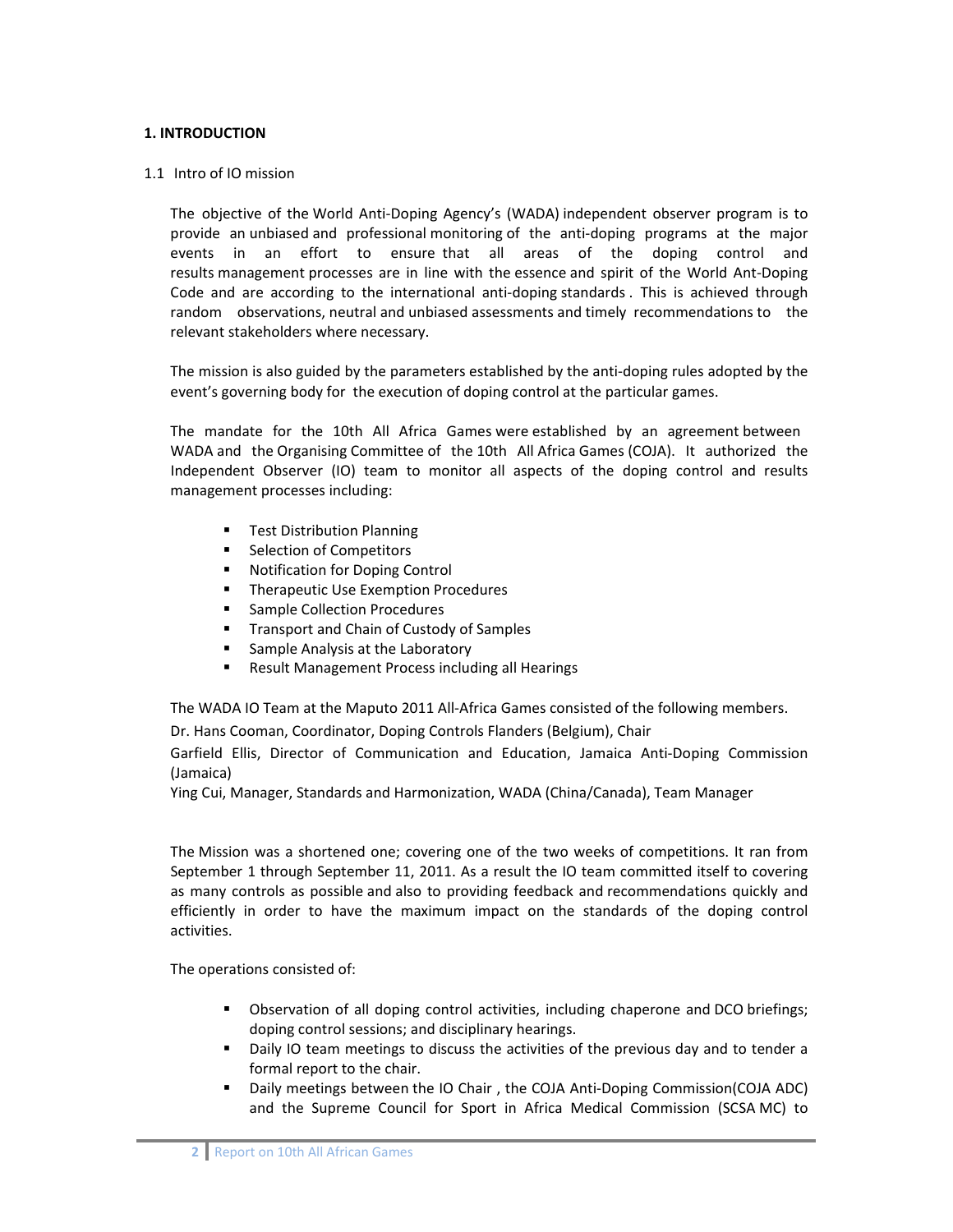provide a daily report with comments and recommendations from the previous day's observations.

1.2 Intro of AAG and its Doping Control Program

Official on‐site observation began on September 4 after the opening of the games according to the agreement and ended on September 11. The IO team met with COJA ADC where we were briefed on the doping control facilities, the test distribution planning, the TUE Committee and the Disciplinary Panel. Plans were laid for the daily meetings and the exchange of information and reports between the IO chair, COJA ADC and SCSA MC.

Doping control was planned for 17 sports but excluded sailing, table tennis, chess and sports for the disabled. The Test Distribution Plan for the games called for 200 urine samples. Eventually 202 tests were conducted in 16 sports none of which were analyzed for EPO. The number of planned controls varied from 25 to 4 per day. All samples were analyzed by the WADA‐accredited laboratory in Bloemfontein, South Africa. No Out‐of‐Competition controls were conducted. Though there were provisions in the Games Anti‐Doping Rules for blood sample collection none were done.

Over the eleven days of the IO mission in Maputo 102 samples were taken across 10 sports. The team observed the testing in all these sports except canoeing, which was about 300km away from Maputo. Before the IO's departure one refusal and one atypical finding were reported.

1.3 Acknowledgment

The IO team would like to thank and acknowledge the persons with whom, we interacted that ensured the success of our mission.

## **COJA ADC** –

Dr. Leonado Chavane, Medical Director, his assistant Mr. Machel Ascencao, and Dr. Adelia Ndeve, Chair of COJA ADC – it was to a large part due to their co-operation; adroitness and composure that we were able to conduct our mission effectively. Special thanks to Lino, our driver, whose skill and resourcefulness through the Maputo traffic transported us to and from observation points on time and without incident.

## **South African Institute for Drug‐Free Sport (SAIDS)** –

Mr. Khalid Galant, CEO and Mr. Fahmy Galant, Doping Control Manager, were always respectful, open and responsive to our observations and recommendations.

## **WADA Africa Regional Office** –

Mr. Rodney Swigelaar, Director and Ms. Nathalie (Bashala) Bakome his assistant were very effective in assisting us during the pre‐game planning of our mission; and were even more invaluable in helping us to settle in Maputo once we arrived.

## **2. OVERALL COMMENTS ON THE ANTI‐DOPING PROGRAM**

The anti-doping program observed at the 10th All Africa Games was to a large extent satisfactory. The program conformed to the international standards and was in line with the rules established for the games. There were early concerns regarding the preparedness of the doping control stations and the doping control personnel to manage them. Testing was however carried out effectively from the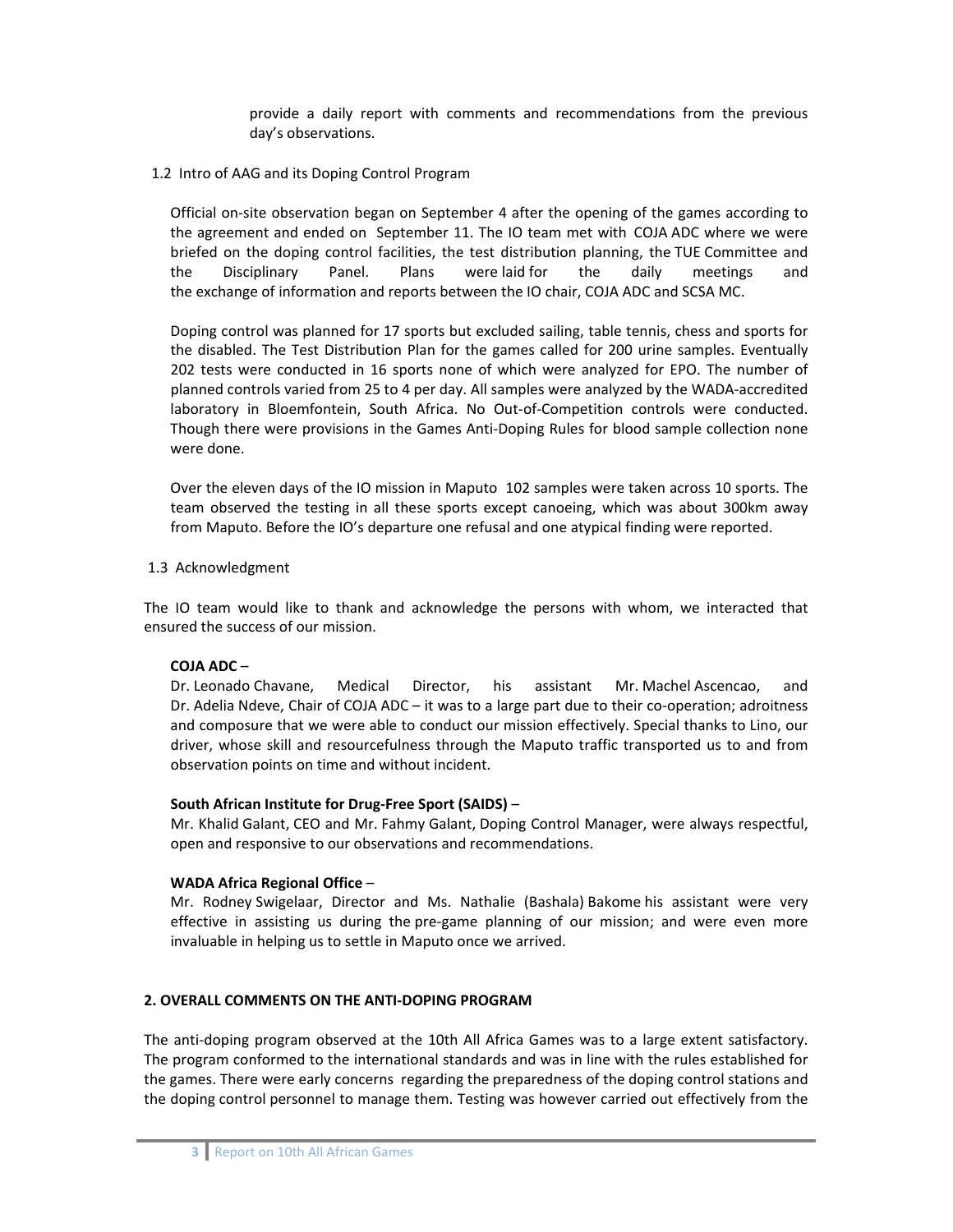first day of competition; many times due to the creativity and resourcefulness of the senior doping control personnel.

There was excellent communication between the IO team and the relevant officials and recommendations were received and implemented in most cases. This highlighted for us the importance and relevance of the IO mission as its very presence ensured continued improvement in all areas of the anti‐doping operations.

The greatest area of weakness observed, was in the pre‐game organisation and planning which sometimes caused concerns as to whether or not testing would be conducted at some venues. But this must be viewed against the background that the games were switched to Mozambique from Zambia in April 2009, giving the organising committee a little over two years to plan and execute the event. In the end, and many times, with creativity and resourcefulness, testing was conducted effectively and the rights of the athletes were in most cases ensured.

The scope of the anti-doping program planned for the 10th All Africa Games was dictated both by the financial constraints and by the amount of time the organisers had to plan the entire event. Based on this, a budget for two hundred tests may be considered adequate though it fell short of the 800 or more that was recommended by the IO report for the 9th All Africa Games. In those games, over five hundred tests were conducted for a similar number of athletes.

Throughout the games it was apparent that COJA lacked sufficient resources to execute the anti‐ doping program on its own. This had less to do with physical infrastructure but more to do with antidoping expertise on the ground. Though COJA worked assiduously to ensure that doping control took place at the appropriate standards, there were many instances where more extensive pre‐planning would have made things much easier. As an example, in several instances doping control stations were finalized during the very game in which the testing was supposed to be done.

In the case of the doping control officers and chaperones; though SAIDS trained some doping control officers and chaperones two weeks before the Games, on their return to co-ordinate the testing process, their personnel were involved in so many organizational activities it became quite difficult for them to re-enforce the earlier training of the COJA chaperones and DCOs, most of whom had never experienced practical doping control.

Though we acknowledge COJA's commitment, it is the view of the IO team that better and more proactive pre‐planning would have maximized the utilization of the limited available resources and avoided the rush and pressure from many last-minute improvisations. Overall the doping control activities were very good but the doping control staff was constantly under pressure to co-ordinate activities that should have been in place before the Games. This kind of pressure often led to unnecessary mistakes and the burn‐out of doping control staff.

# *Recommendations:*

It is important that we appreciate that there will be countries that will win rights to host major games without having the infrastructure or the experience and perhaps even a full appreciation of what is required to execute an anti‐doping program for a major event. Irrespective of the short falls of hosting countries, doping control must be conducted according to the highest standards so that the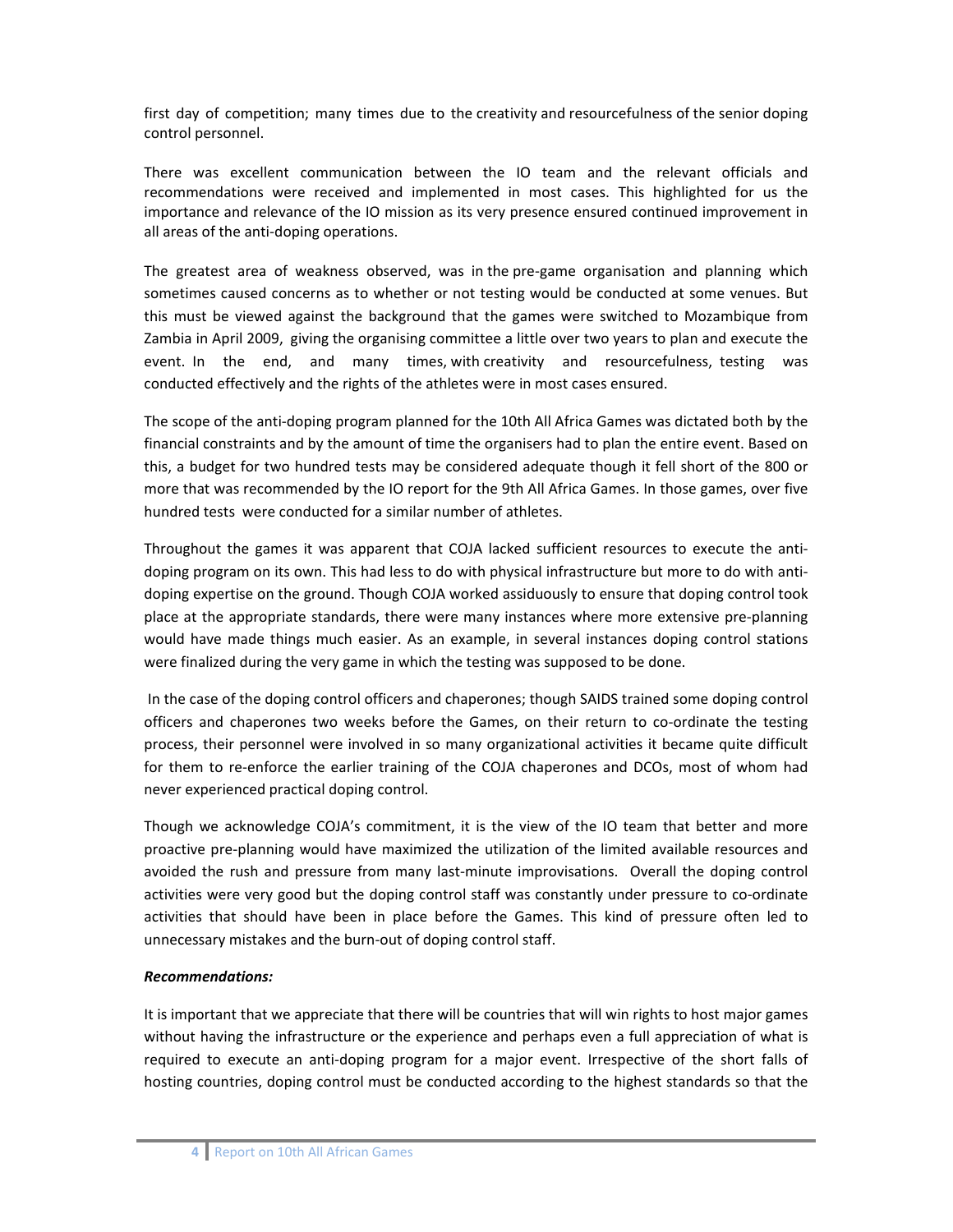rights of the contending athletes and indeed the integrity of sports is ensured. In order to ensure this, steps must be taken to provide doping control support both before and during the event:

- *Anti‐doping infrastructure and expertise should be an essential factor in selecting the host of major events.*
- *Consideration must be given to providing pre‐event expertise that will arrive at least two weeks before the games and remain throughout the event to provide effective pre‐planning; ensure the standards and location of doping control infrastructure, the preparation and training of staff and the sensitizing of senior officials regarding the nuances and intricacies of the doping control process.*
- *A doping control tool‐kit should be designed by WADA, similar to the education toolkits, which will act as a template for countries wishing to host major events but do not have experience in conducting doping control at the highest level.*

# **3. OPERATIONAL ASPECTS**

As mentioned in section two the deficiencies in the pre-game organisation weakened the execution of the doping control operation of the Games as several key components that should have been in place before the event were set up during competition and as the needs arose.

- A lot of effort was spent on directional signage which worked for the most part.
- There was a need for good and simplified educational materials to assist athletes in understanding the basics of the doping control process. Cards with simple line diagrams could have been used. Not only would this have helped the athletes it would have been very effective in putting the newly trained doping control staff at ease.
- Several key committees such as the TUE committee and the Disciplinary Committee were convened after the Game started and comprised some of the same personnel.
- Doping control staff was sometimes insufficient both in overall numbers and in the required gender balance. At times the doping control officers had to double as chaperones and this posed a problem for continuous and effective supervision of athletes.
- At times it was very challenging to ensure the privacy of the doping control activities and the athletes in general, because the doping control stations were established with haste and in barely adequate facilities.
- The diversity of the culture of the athletes created a need for interpreting services and this was not immediately available on demand. In many cases improvisations had to be made and non‐accredited personnel had to be called on.

# **3.1 Therapeutic Use Exemption** (**TUE)**

According to SCSA, delegations were informed a few months before the Games that TUEs issued by the International Federations (IF) and National Anti‐Doping Organizations (NADO) or Regional Anti‐ Doping Organizations (RADO) would be accepted at the All Africa Games. TUE applications could also be submitted to the TUE Committee and to SAIDS.

During the games, TUE application forms were available at the main stadium in Zimpeto.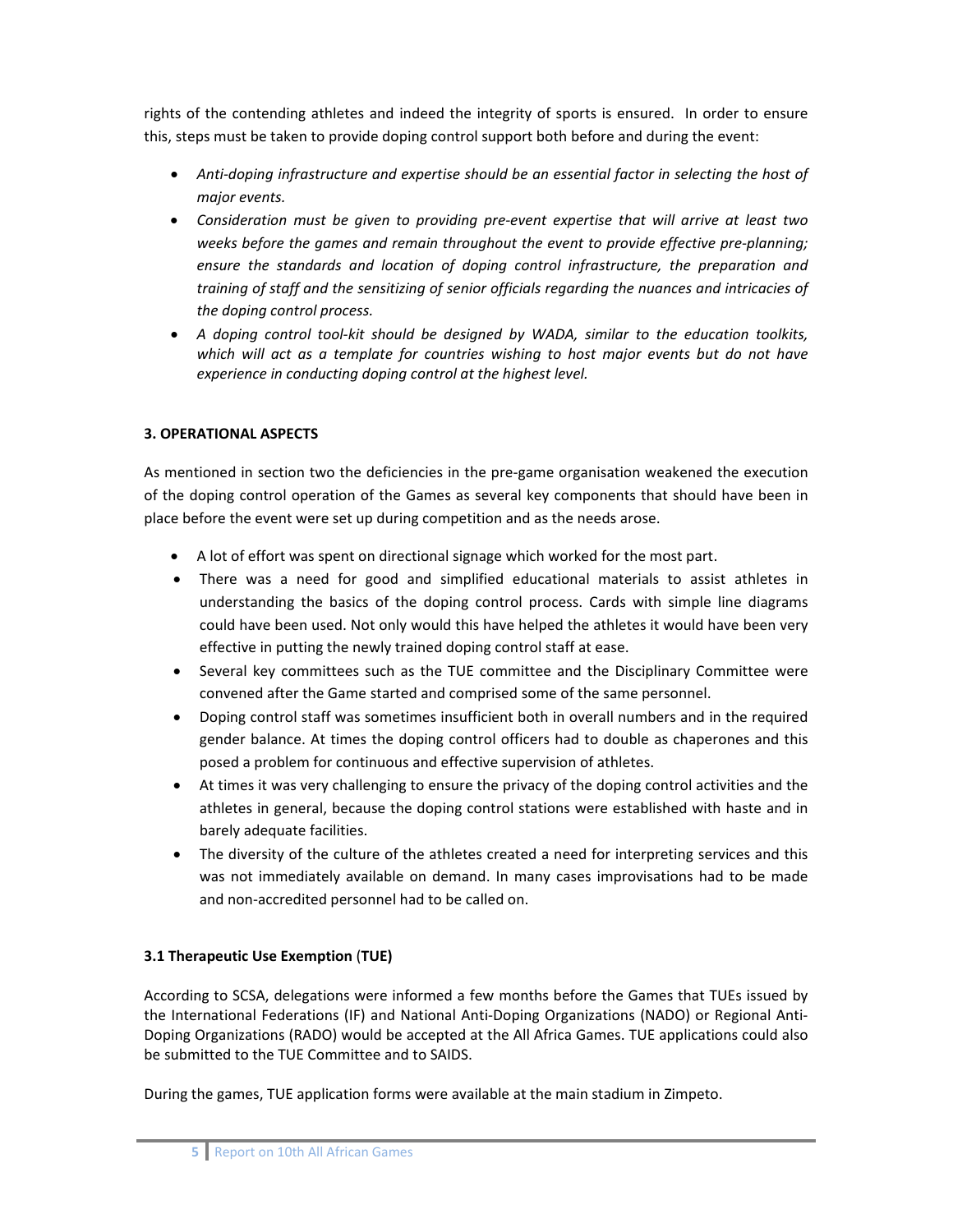A TUEC was established consisting of 4 Medical Doctors: One MD from Mozambique (Dr. Chavane) one MD from SCSA (Prof Roux) and two MDs from South Africa.

All Physicians of all delegations were briefed. Most of the delegations however did not seem to understand the procedures for TUE applications. There were instances when the IO team observed a lack of experience and an unawareness of the specific details of the International Standard for TUEs.

The IO team was not invited to observe the meetings of the TUE Committee but did receive copies of three (3) requests that were submitted. The IO received an email from Prof Roux in which he (alone) granted the 3 requests. We however, did not receive official notification of the decision from the TUEC. The team was informed that one (1) TUE approved by the relevant IF was in place by day 7 of the Games.

## *Recommendations:*

- Organizers of events such as the All Africa Games should ensure that the TUECs are not only set up but are sustained and that TUE procedures are adequately communicated to all concerned.
- There is a clear need for athletes and athlete-support personnel in Africa to be trained on the processes involved in the application for a TUE. This should be a priority for the organizers of all major events.

# **3.2 TESTING DISTRIBUTION PLAN AND SELECTION OF ATHLETES**

The Test Distribution Plan was developed by SAIDS in cooperation with the local organizing committee and so was the selection of athletes for doping control. The selection criteria were provided to the Lead DCO usually the day before the testing session. However, sometimes when the competition schedule changed, the lead DCO did not seem prepared to handle the situation well.

The constant changes to competition schedules affected the TDP and posed significant challenges to the planning of doping control. In several cases, information regarding events on the schedule, the time and place of competition, and even the teams competing, were not available until the day before competition. This information is usually not communicated to the doping control personnel until they arrive on site on the day of competition.

The process for random athlete selection varied at different sports. In one case, it was the technical delegate who dictated the selection criteria. For team sports, there was inconsistency regarding the makeup of the officiating team for random selection. It was never clear whether the random selection would involve the referees, judges or technical officials from the federations.

It seemed to the IO team that the lead DCOs were not properly briefed on how to conduct random selection and the procedures to follow when there were deviations from the original TDP due to schedule changes.

## *Recommendations:*

 Close coordination with the competition department is critical to ensure that changes to competition schedules are communicated immediately to ADC so that the TDP and doping control personnel assignment can be adjusted accordingly.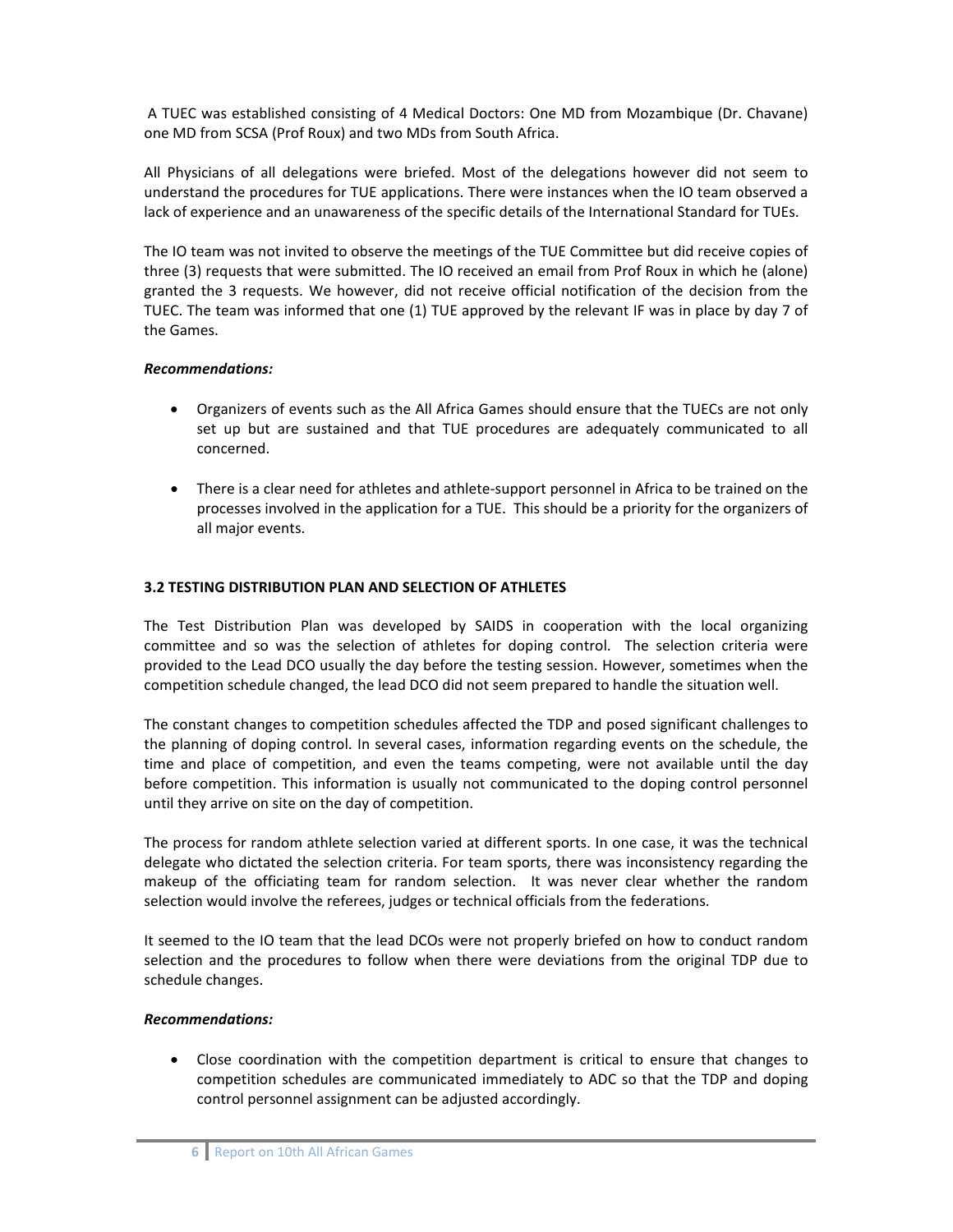- The lead DCOs should receive instructions along with the selection criteria regarding the process to follow when changes to the competition program may lead to deviations from the original TDP. The technical officials from the federations could be consulted but their opinion should not dictate the final selection criteria, which was the responsibility of the COJA ADC.
- There should be clear instructions regarding who could be involved in the random selection in team sports. It is also recommended that poker cards are used instead of handwritten printing paper to better protect the confidentiality of the selected athletes.

# **3.3 DOPING CONTROL FACILITIES AND STATIONS**

The setting up of doping control stations was one of the areas most affected by the shortfalls in the pre‐games planning. In almost every instance except at the main stadium in Zimpeto, doping control stations were set up on the day of competition. In many instances the setting up of the stations overlapped with the competition to be tested. Had it not been for the creativity and hard work of the lead DCOs, the standard of testing would have been seriously compromised in several instances. They were extremely effective in converting public spaces and toilets into workable doping control areas. It was not always possible to cover all the bases all the times and in some instances the privacy of the athletes was not complete and one could hear the activities in the processing room from the waiting area; also some areas were noisy because of the location of the facilities and at other times the last minute facility would be unable to handle the sheer numbers of athletes to be tested, as was the case at karate.

The IO team must commend the lead DCOs for their resourcefulness and creativity in ensuring the setting up of suitable facilities for testing despite the circumstances in which they continuously found themselves.

## **Recommendations**

- The location and standard of doping control stations should be scouted and settled as a critical part of the pre‐event organizational activities. There should be several on‐site visits before the beginning of the event. The doping control stations should be set up at least one day before the start of the games to ensure orderly and timely doping control.
- In planning the setup of doping control stations, the rights and privacy of athletes should be seen as a priority.

## **3.4 DCOs AND CHAPERONES**

There was a total of 12 DCOs and 19 chaperones involved in doping control during the Maputo All‐ Africa Games. Among the 12 DCOS, three were from SAIDS and nine were RADO DCOs (three from Mozambique, two from Zambia, two from Swaziland and two from Lesotho). The three DCOs from SAIDS were the most experienced.

SAIDS gave two‐day training to the RADO DCOs and the chaperones in the mid‐August using the WADA Tool Kit for Doping Control Officers and Chaperones. A further briefing that included the foreign DCOs was organized on September 3 to go over some logistical issues but this did not include re-training or demonstration of operation procedures. However, refresher briefings were later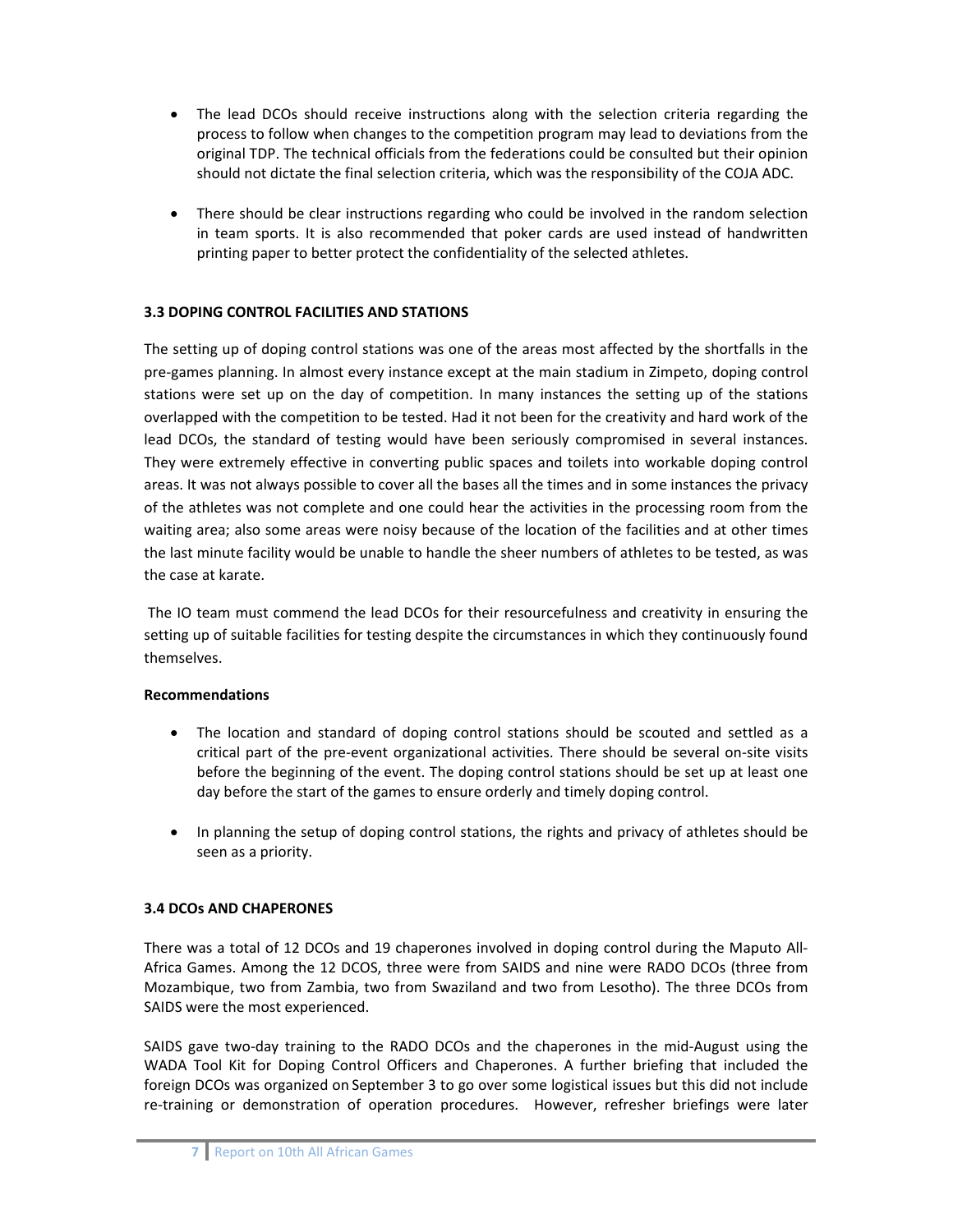organized and conducted by the lead DCOs before each doping control session where it was hoped the observations and recommendations of the IO team would be discussed.

The experience and competence of the RADO DCOs varied significantly. A couple had field experience and were almost ready to manage a doping control station as lead DCOs; some could work independently as efficient DCOs; and others had no previous field experience and appeared unfamiliar with the doping control procedures. But the vast majority of them soon acquired the competence to cope with the situation and conditions that faced them. Only in one station did the IO team observe real incompetence. The lack of experience was most visible when it came to dealing with partial or dilute samples: too many DCOs were unaware of the procedures to follow in such cases. In almost every case when it was determined that the specific gravity requirement was not met, no further samples were collected.

The chaperones were all local and newly trained for the games. Some chaperones only spoke Portuguese which posed a problem both in their notification of athletes and in their understanding of the instructions of the lead DCOs at the daily briefing sessions. Quite often an interpreter was required to ensure effective communication.

The IO team still observed good performances by some competent chaperones who were quick to identify an appropriate time and spot to approach the athletes and finish the notification in a proper manner. Appropriate regard was given to the athlete's media commitment after winning.

However, some chaperones didn't appear assertive enough and seemed very unfamiliar with their and the athletes' responsibilities during the notification. At one venue, a chaperone lost her athlete twice, and at another, the chaperone left her athlete to go and seek instructions at the doping control station.

Daily DCO reports were not required for each doping control session.There was no system to identify and document non-conformities; neither by forms nor supplementary reports. Corrective actions based on previous day's practice and recommendations in the IO daily report did not appear to be communicated immediately to those in the field for implementation and improvement. This unfortunately resulted in some issues reoccurring repeatedly at the doping control stations.

## **Recommendations:**

- Language proficiency should be taken into account in recruiting chaperones. English capability is basic and it would also be ideal to have chaperones fluent in French and Arabic. The chaperones could be provided with multilingual instruction cards, in case of the All‐Africa Games, at least in English, French and Arabic, with critical information related to notification as a quick reference to help them carry out their duties efficiently.
- Inexperienced DCOs and chaperones should be given more practice prior to games or before testing sessions. Pre-testing briefing is important to refresh them with the critical elements in the procedures.
- Experienced DCOs should supervise and facilitate the work of the inexperienced chaperones and DCOs to make sure that integrity of doping control is not compromised.
- ADC should establish a system to document the non-conformities and ensure that corrective actions are passed on to those in the field immediately for improvement.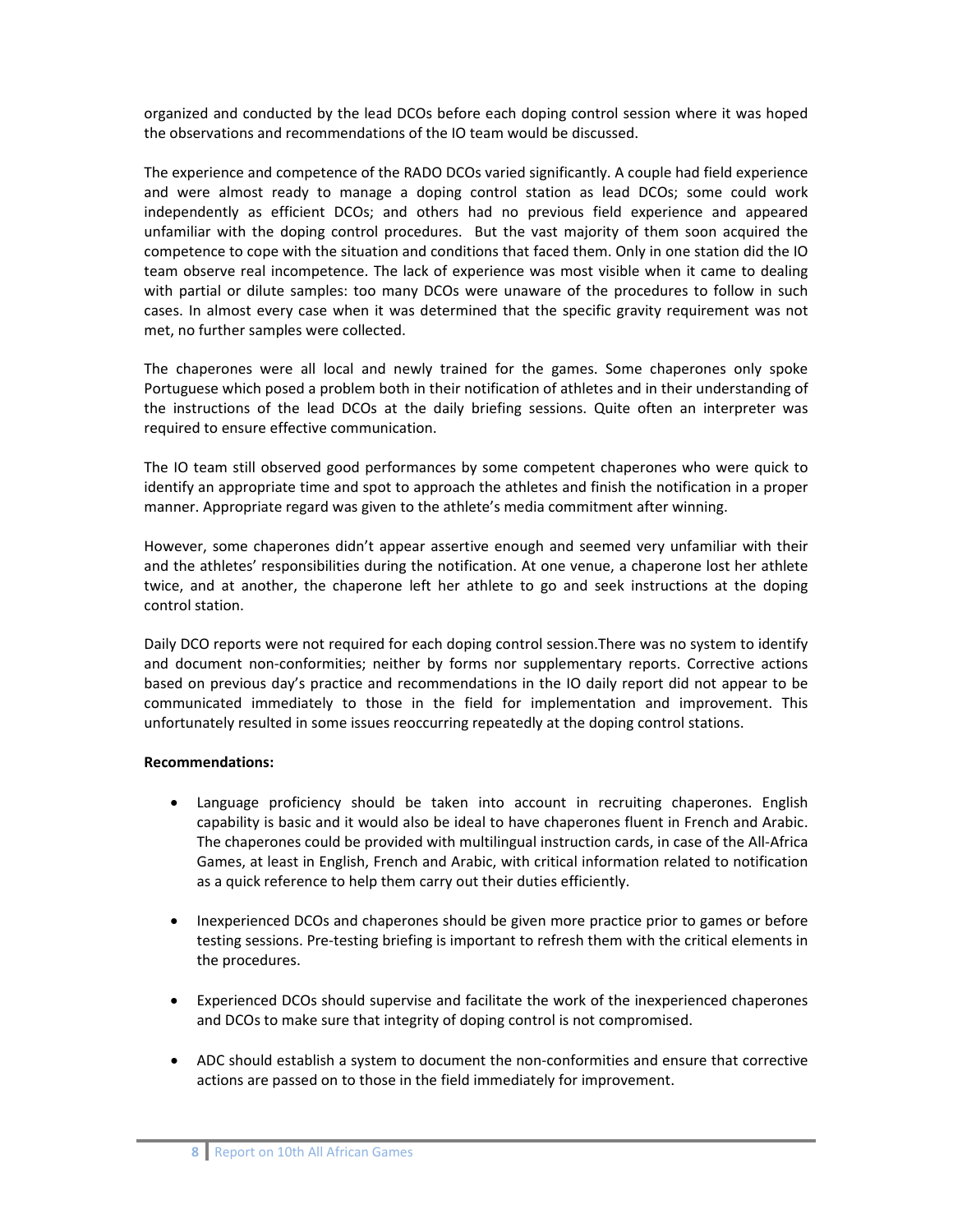#### **3.5 SAMPLE COLLECTION PROCEDURES**

In the sports observed (triathlon, swimming, boxing, volleyball, basketball, football, cycling, karate, and athletics) the IO team is pleased to report that the vast majority of controls were conducted professionally, expeditiously and politely. In the beginning there were some problems with the management of partial and dilute samples. There were also some minor inconsistencies in the filling in of the Doping Control Forms (DCF) but it was clear that there was big improvement in the overall doping control procedures as the games went on.

The IO team was very impressed with the creativity shown by some DCOs; including the use of doping control materials such as bottles and bags to make the process clearer to athletes who were unfamiliar with the process.

However, there were a number of DCOs unfamiliar with the rules, procedures and standards. Therefore there were instances where things could have been smoother if there were more experienced DCOS in charge instead of the inexperienced ones.

- Due to the shortage of experienced DCOs, the supervision in the waiting room was not well maintained when the lead DCO was occupied with sample collection or other commitments.
- More than once the athletes were left unattended in the waiting room and in a couple of cases even with unsealed samples.
- In several cases, the athletes were not sufficiently informed of the requirements of the sample collection procedures such as the minimum volume of urine for analysis. This resulted in some unnecessary partial samples and created more challenges to the supervision in the waiting room and the handling of partial samples by the inexperienced DCOs.
- The IO team was introduced to the DCOs and chaperones at the briefing prior to the Games. However, in most cases, there was no introduction of the observers during the doping control process. This seemed, at times, to cause confusion and unease among the athletes and their representatives.
- It was observed in one instance at football that a SCSA MC member filmed the doping control operation in the processing room, which was an obvious breach of the International Standard for Testing (article 6.3.2).
- A refusal occurred at a football game where a federation official interrupted the doping control process and removed a notified athlete from the doping control station before he provided his sample. This will be further addressed under the section of results management.

#### **Recommendations:**

Doping control must be conducted with a clear appreciation for the level of knowledge of the participating athletes. The range of anti‐doping knowledge of the athletes and delegations at the Maputo games was as diverse as the nationalities and customs of the participating cultures. In such cases more effort must be made to ensure that there are simplified instruments to instruct and familiarise athletes and their delegations with the doping control process.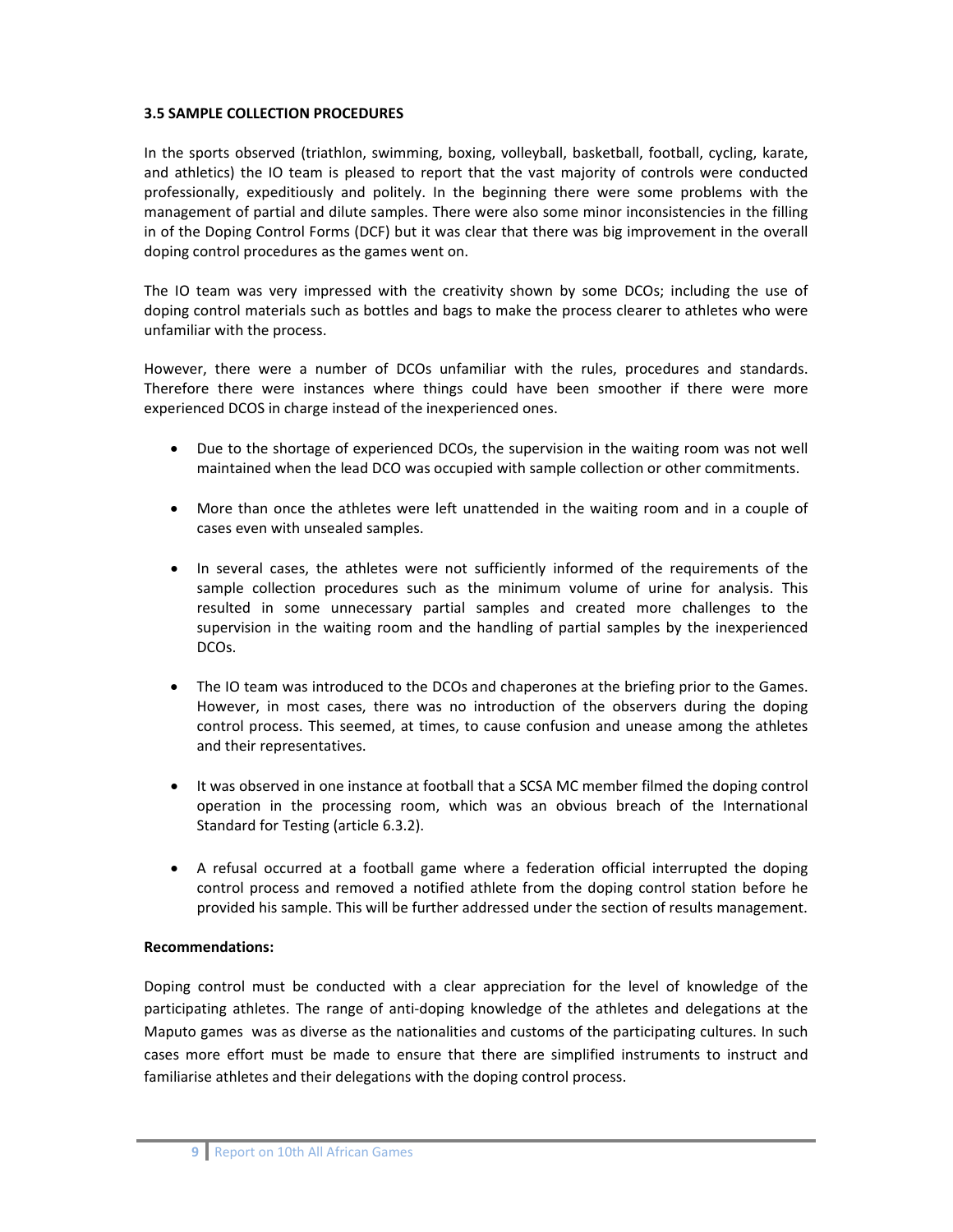- Simplified anti-doping cards and posters should be developed on various components of the anti‐doping process. These could be used as part of the WADA outreach program and to populate doping control stations during games.
- Inexperienced DCOs should not be in charge of the operations in the processing room without the supervision of an experienced DCO.
- It would help putting athletes at ease if the DCO, at the beginning of doping control sessions, introduces the IO from WADA as one who would not be taking part in the testing but observing the process.
- Lead DCOs should be fully aware of the athletes' rights and responsibilities and the various protocols of the doping control procedures. The athletes' privacy should be ensured during doping control and activities such as filming or picture‐taking should never be allowed at the doping control station during sample collection.

## **3.6 TRANSPORTATION AND CHAIN OF CUSTODY**

All samples were transported to the WADA accredited lab in Bloemfontein. There were some initial problems of keeping the samples cool, but after a few days portable coolers were available at each venue in which the samples were directly stored for transport. After finishing the doping control the lead DCOs took the samples to their hotel where all the samples of the day were kept cool before being transported from Maputo (by DHL) to Bloemfontein the day after (or a few days later in case of a weekend). The transport forms were meticulously prepared and checked by the DCO each time before the courier took the samples to the laboratories.

There was a refrigerator for sample storage in the ADC office at the Zimpeto Stadium but it was not clear why it was never used to store the samples.

## **Recommendations:**

 More consideration should be given to the storage and refrigeration of samples during the pre‐games organizational phase. This would allow all doping control stations to be fitted with the required coolers or refrigerators in time for the start of the games.

## **3.7 RESULTS MANAGEMENT**

The IO team was unable to observe the activities in the laboratory because the WADA-accredited lab contracted for sample analysis was in Bloemfontein, South Africa. The agreed turn‐around time for samples was 48 hours; when added to the additional 24 hours required for the overall transportation of the samples to the laboratory, it meant 72 hours in practice and this was respected (except for weekends).

The Anti‐Doping Rules stipulated that ADAMS was to be used for results management but this was not implemented in practice. All lab results were reported to COJA by email.

During the IO's stay at the Games, one refusal of sampling and one atypical finding (budesonide where it was not directly clear whether the athlete had a valid TUE) were reported. COJA ADC initiated appropriate results management processes in accordance to the Games Anti‐Doping Rules.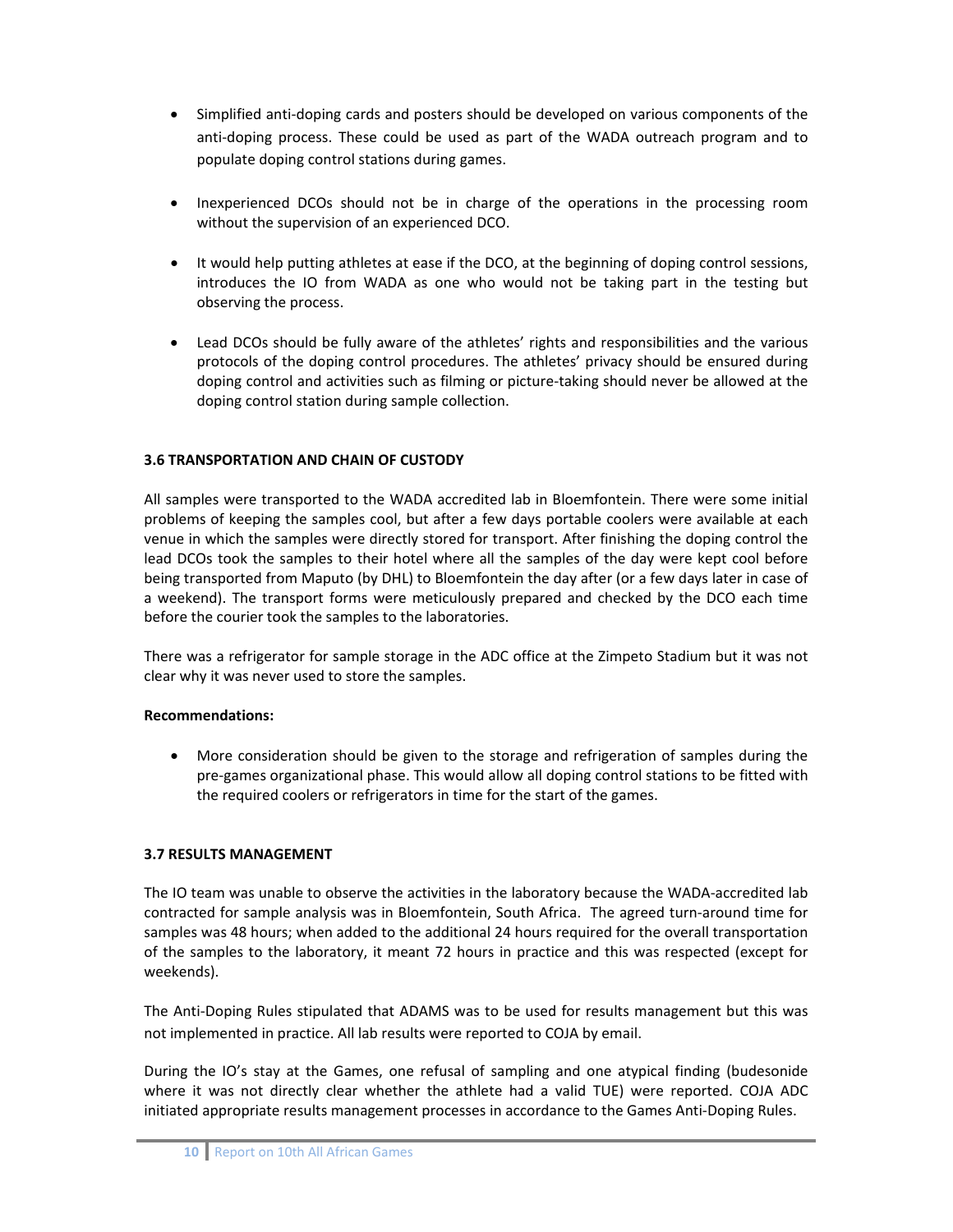The refusal occurred during the doping control at a football match on September 8. A player who had been notified and reported for doping control left the station before providing a urine sample primarily due to the intervention of an official of the Confédération Africaine de Football (CAF) who coordinated the match.

The hearing was conducted by a disciplinary commission and the proceedings were carried out in accordance to the provisions of the Anti‐Doping Rules for the Games. The athlete, the chef de mission of the delegation, the athlete's manager and the team doctor were present at the hearing. CAF and the implicated official were invited but did not attend. A decision was made after the hearing by a panel called COJA Medical and Doping Tribunal. The player was banned for one match at the Games, and the team manager and doctor were given severe reprimands. The CAF official who was adjudged to have had the greater responsibility for the ADRV received the heavier sanction. The tribunal revoked his games accreditation and suspended his officiating duties at the  $10<sup>th</sup>$  All Africa Games. It was further decided that CAF should ban him for a year from all CAF/FIFA match officiating responsibilities.

The IO team felt that the tribunal's decision might not be Code compliant and should be reported to WADA for a comprehensive legal review. For instance, according to article 15.3.1 of the Code and article 10.1.2 of the Games Anti‐Doping Rules, the COJA or SCSA, as the event organizer, had the authority to sanction the athlete, only to the extent of disqualification of results and dismissal from the event. All other sanctions (suspension, reprimand, etc.) are to be referred to the applicable International Federation. Therefore, in the IO's point of view, it was beyond the Tribunal's jurisdiction and also inappropriate to include a ban of the CAF official from officiating at CAF and FIFA matches in their decision. This was also disputed by CAF in its correspondence to COJA after receiving the ADRV decision.

According to the Games Anti‐Doping Rules, results management was the responsibility of the SCSA Organizing Committee and the hearing should be conducted by a disciplinary commission of 3 members appointed by the SCSA President. The IO team noted that the Tribunal consisted of COJA Medical Director (as the Chair), SCSA Medical Director and SAIDS CEO, who were directly in charge of doping control at the Games. This meant that the same persons, who performed the initial review of the results management process, were the same people who afterwards conducted the disciplinary hearing process - which would require them to review their own work.

## **Recommendations:**

- More clarifications are needed in the Games' Anti-Doping Rules to specify who should sit on the committees responsible for results management and hearings. It would be ideal to have two separate panels to avoid the conflicts that may arise when the same people appear on several committees.
- In the future, consideration should be given to including a SCSA Executive Committee member in the Disciplinary Commission.
- The practice in the field should be aligned as close as possible to the Anti-Doping Rules, such as should have been the case with respect to the section on blood testing and the use of ADAMS.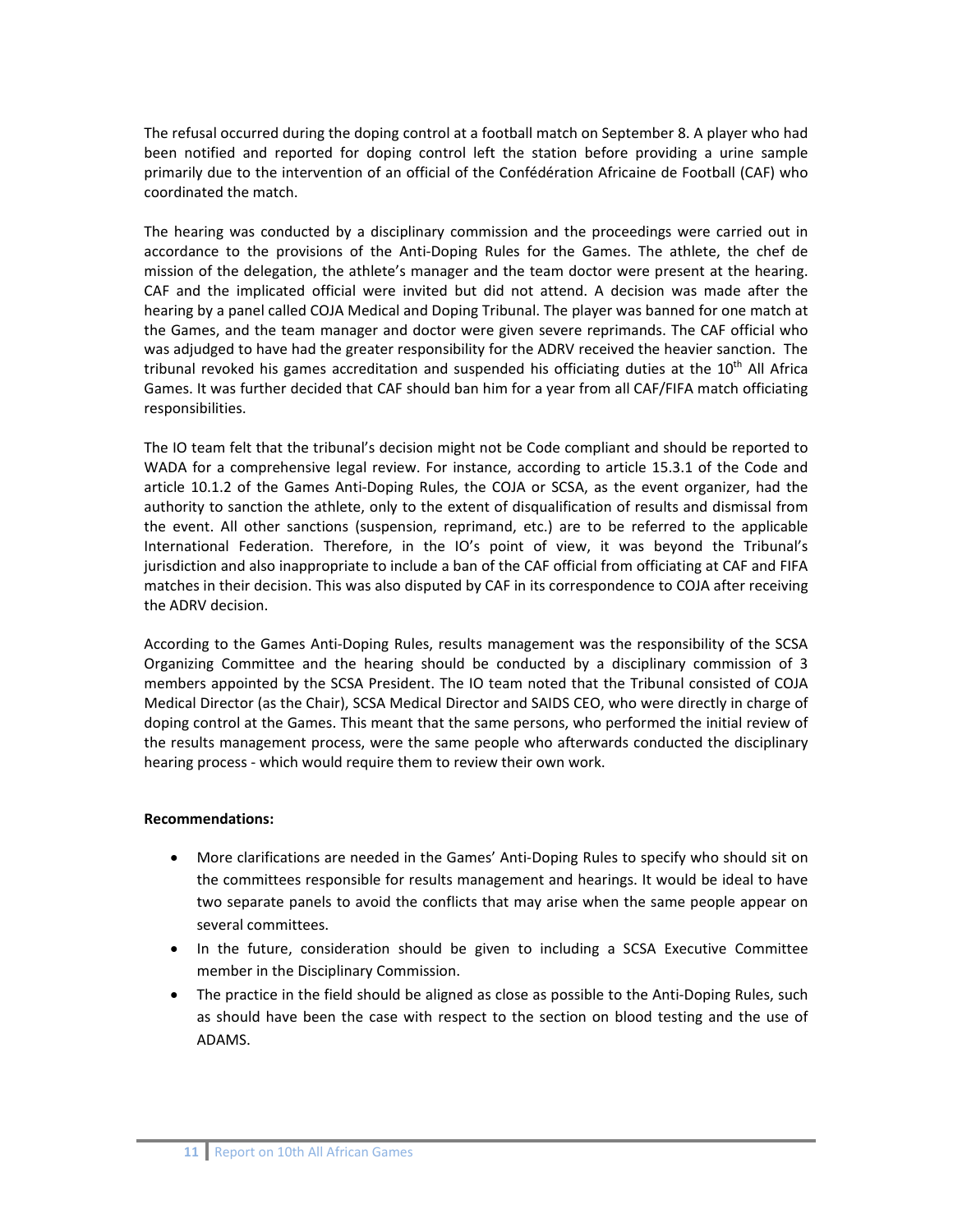## **4. GOVERNANCE**

Overall**,** from the IO team's observations and interactions with COJA/SAIDS/SCSA MC, there seemed to be a lack of clarity as to who was ultimately responsible for doping control at the All-Africa Games. This appeared to be the main cause for the poor pre‐event planning**.** There did not seem to be a clear chain of command and this resulted in uncertainties regarding the roles of the various bodies involved in the doping control program.

At the beginning of the mission, the IO team was contacting the COJA who had signed the IO agreement with WADA. We were then instructed to communicate directly with the SAIDS who was authorized to manage the doping control program under a Memorandum of Understanding signed by the Sport Ministers of the two countries. However, according to the Games Anti‐Doping Rules the SCSA, in specific, its Medical Commission was the supreme body responsible for doping control during the All‐Africa Games. Based on this we recommended that the SCSA MC representatives be invited to attend the daily meetings between the Chair of the IO team and COJA/SAIDS.

The SCSA MC members were present at the doping control stations during three doping control sessions observed by the IO team but did not seem to function in a supervisory role as is stipulated in the Rules. This was very obvious at football where a SCSA MC member was present when the aforementioned refusal occurred but did not help much with the situation.

## **Recommendations:**

- The Major Event Organizer (MEO) for the All Africa Games should live up to its mandate to oversee the doping control program of the games. In particular, the MEO should be more active and proactive in supervising the preparation of facilities and the building of capacity at the local organizing committee, and be available to provide any required assistance and facilitation. This would be critical in ensuring that the experience gathered at one game is harnessed and passed on to future games, ultimately helping to build and develop the antidoping capacity and expertise in Africa as a whole.
- There should be a clear chain of command for doping control between the MEO, local organizing committee and any third party Anti‐Doping Organization authorised to provide doping control services during games.

## **5. GENERAL CONCLUSIONS AND SUGGESTIONS**

If the intention at the All Africa Games was to execute doping control despite the odds, the entire team involved in the anti‐doping efforts at the Maputo 2011 All Africa Games must be commended. The quality of doping control will always be directly proportionate to the resources available to execute it and the desire and commitment of the people involved. Countries with merging economies against the backdrop of a world recession despite their best intentions and their love for sports will always find themselves with much more enthusiasm and commitment than available resources. When this is coupled to the fact that Mozambique had two years to plan the games, then one can understand fully how difficult it must have been for the organizers to put on successful Games with everything working without a hitch. And then one can appreciate the tremendous efforts that Mozambique must have made to ensure the Games and by extension the anti‐doping activities came off as well as they did.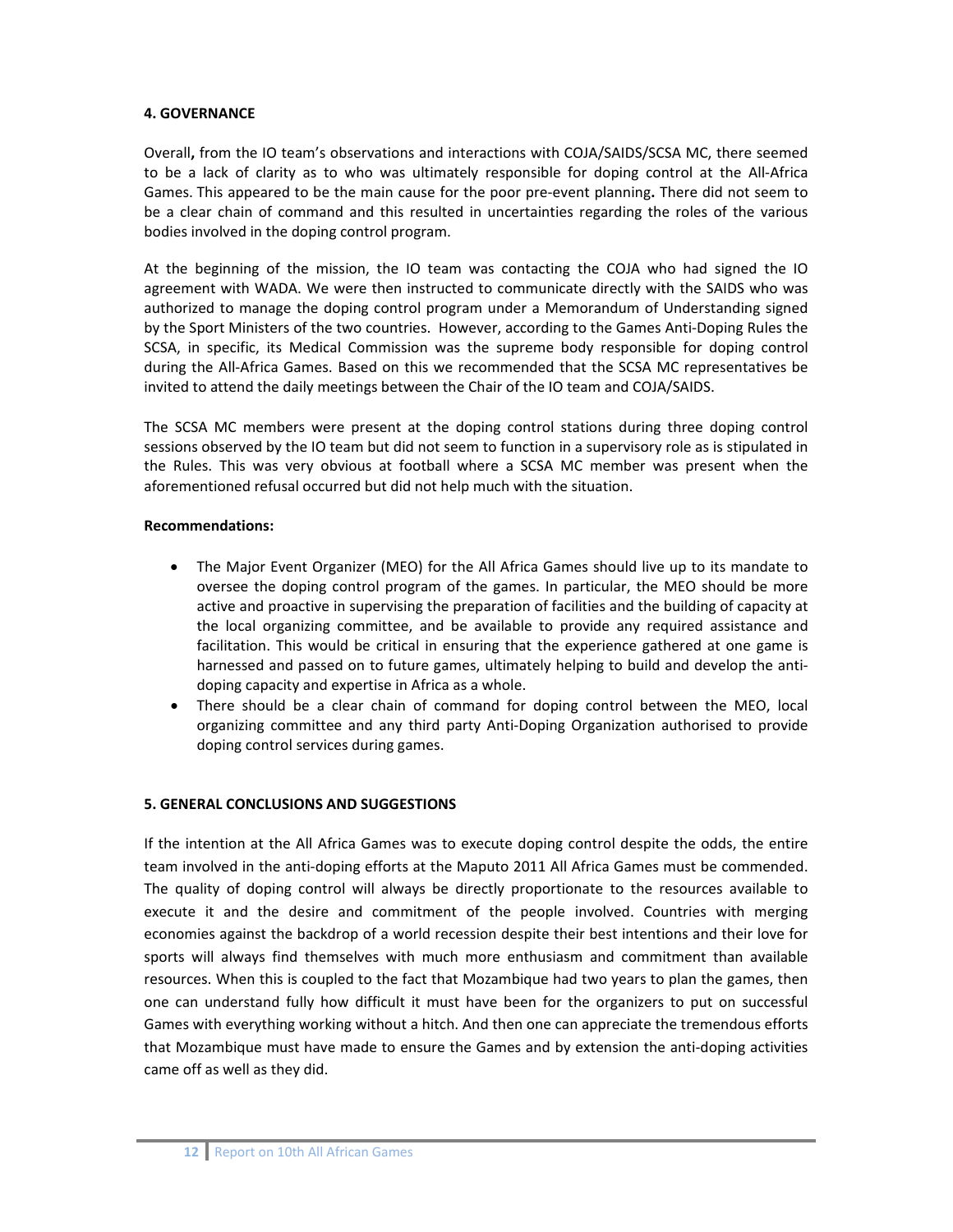It was a demanding exercise for everyone. The organizing committee had to extend themselves more than they expected. The team of SAIDS who were contracted to co-ordinate the testing had to be more hands-on than they anticipated; the doping control officers had to be creative and resourceful and involved in more of the organizational work than they cared to be, sometimes doping control stations were ready just minutes before testing was to begin; but in the end the original objective of having an international standard doping control was achieved.

Everyone who was involved and who contributed to the doping control operation at the Maputo AAG must be commended, from COJA to SAIDS and from SCSA to each individual DCO, chaperone and volunteer, for their commitment to drug‐free sport.

It is imperative that the valuable experiences and lessons gained at the Games be harnessed and shared among the relevant parties. It is important that a system be put in place to build on the platform established by the doping control activities at the Games in order to ensure the strengthening of the anti‐doping infrastructure and expertise in Mozambique and the perpetuation of the anti-doping culture in Mozambique and throughout Africa.

But it cannot be ignored that the economies involved are either emerging or very poor ones. And in some cases the level of resources, despite the best intentions, will not ensure pride of place for antidoping on the hierarchy of needs. In light of this it will be imperative that the continent of Africa receives more assistance and support from the international anti‐doping community.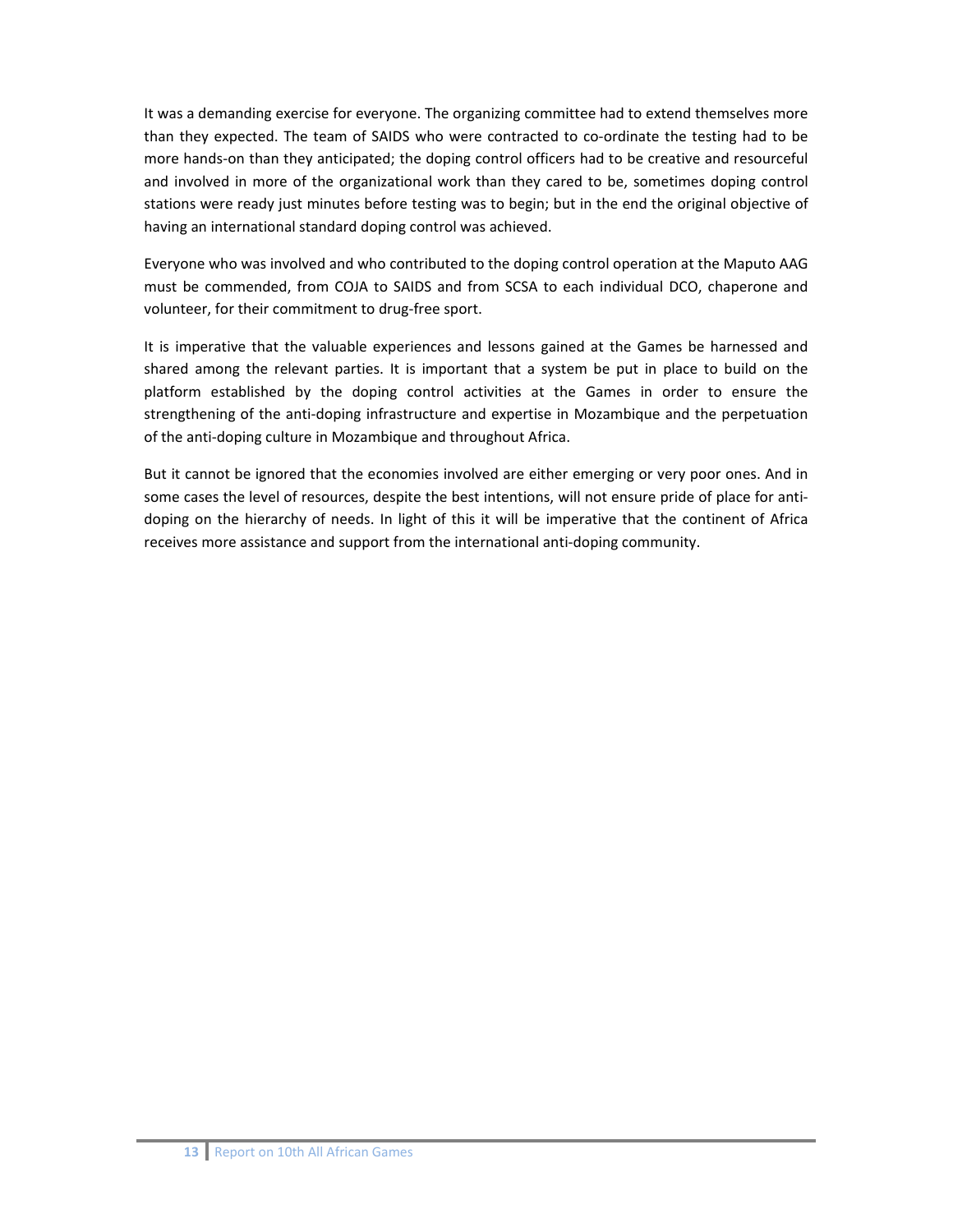#### **Appendix 1: SUMMERY OF RECOMENDATIONS**

#### **Overall Anti‐Doping Program**

It is important that we appreciate that there will be countries that will win rights to host major games without having the infrastructure or the experience and perhaps even a full appreciation of what is required to execute an anti‐doping program for a major event. Irrespective of the short falls of hosting countries, doping control must be conducted according to the highest standards so that the rights of the contending athletes and indeed the integrity of sports is ensured. In order to ensure this, steps must be taken to provide doping control support both before and during the event:

- Anti-doping infrastructure and expertise should be an essential factor in selecting the host of major events.
- Consideration must be given to providing pre-event expertise that will arrive at least two weeks before the games and remain throughout the event to provide effective pre-planning; ensure the standards and location of doping control infrastructure, the preparation and training of staff and the sensitizing of senior officials regarding the nuances and intricacies of the doping control process.
- A doping control tool-kit should be designed by WADA, similar to the education toolkits, which will act as a template for countries wishing to host major events but do not have experience in conducting doping control at the highest level.

#### **T.U.E**.

- Organizers of events such as the All Africa Games should ensure that the TUECs are not only set up but are sustained and that TUE procedures are adequately communicated to all concerned.
- There is a clear need for athletes and athlete-support personnel in Africa to be trained on the processes involved in the application for a TUE. This should be a priority for the organizers of all major events.

#### **Testing Distribution Plan and Athletes Selection**

- Close coordination with the competition department is critical to ensure that changes to competition schedules are communicated immediately to ADC so that the TDP and doping control personnel assignment can be adjusted accordingly.
- The lead DCOs should receive instructions along with the selection criteria regarding the process to follow when changes to the competition program may lead to deviations from the original TDP. The technical officials from the federations could be consulted but their opinion should not dictate the final selection criteria, which was the responsibility of the COJA ADC.
- There should be clear instructions regarding who could be involved in the random selection in team sports. It is also recommended that poker cards are used instead of handwritten printing paper to better protect the confidentiality of the selected athletes.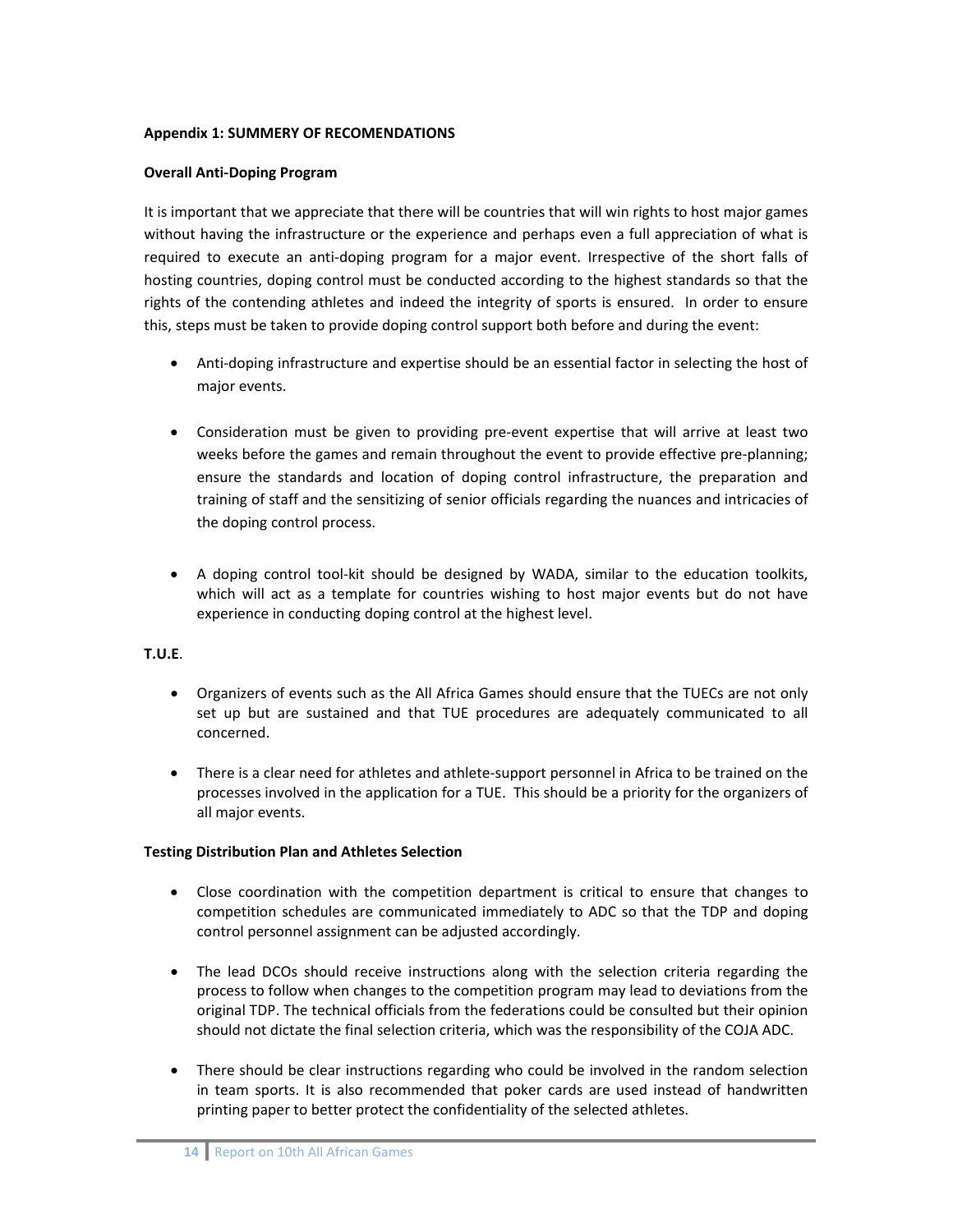#### **Doping Control Facilities and Stations**

- The location and standard of doping control stations should be scouted and settled as a critical part of the pre‐event organizational activities. There should be several on‐site visits before the beginning of the event. The doping control stations should be set up at least one day before the start of the games to ensure orderly and timely doping control.
- In planning the setup of doping control stations, the rights and privacy of athletes should be seen as a priority.

## **DCOs and Chaperones**

- Language proficiency should be taken into account in recruiting chaperones. English capability is basic and it would also be ideal to have chaperones fluent in French and Arabic. The chaperones could be provided with multilingual instruction cards, in case of the All‐Africa Games, at least in English, French and Arabic, with critical information related to notification as a quick reference to help them carry out their duties efficiently.
- Inexperienced DCOs and chaperones should be given more practice prior to games or before testing sessions. Pre‐testing briefing is important to refresh them with the critical elements in the procedures.
- Experienced DCOs should supervise and facilitate the work of the inexperienced chaperones and DCOs to make sure that integrity of doping control is not compromised.
- ADC should establish a system to document the non-conformities and ensure that corrective actions are passed on to those in the field immediately for improvement.

## **Sample Collection Procedures**

Doping control must be conducted with a clear appreciation for the level of knowledge of the participating athletes. The range of anti-doping knowledge of the athletes and delegations at the Maputo games was as diverse as the nationalities and customs of the participating cultures. In such cases more effort must be made to ensure that there are simplified instruments to instruct and familiarise athletes and their delegations with the doping control process.

- Simplified anti-doping cards and posters should be developed on various components of the anti‐doping process. These could be used as part of the WADA outreach program and to populate doping control stations during games.
- Inexperienced DCOs should not be in charge of the operations in the processing room without the supervision of an experienced DCO.
- It would help putting athletes at ease if the DCO, at the beginning of doping control sessions, introduces the IO from WADA as one who would not be taking part in the testing but observing the process.
- Lead DCOs should be fully aware of the athletes' rights and responsibilities and the various protocols of the doping control procedures. The athletes' privacy should be ensured during